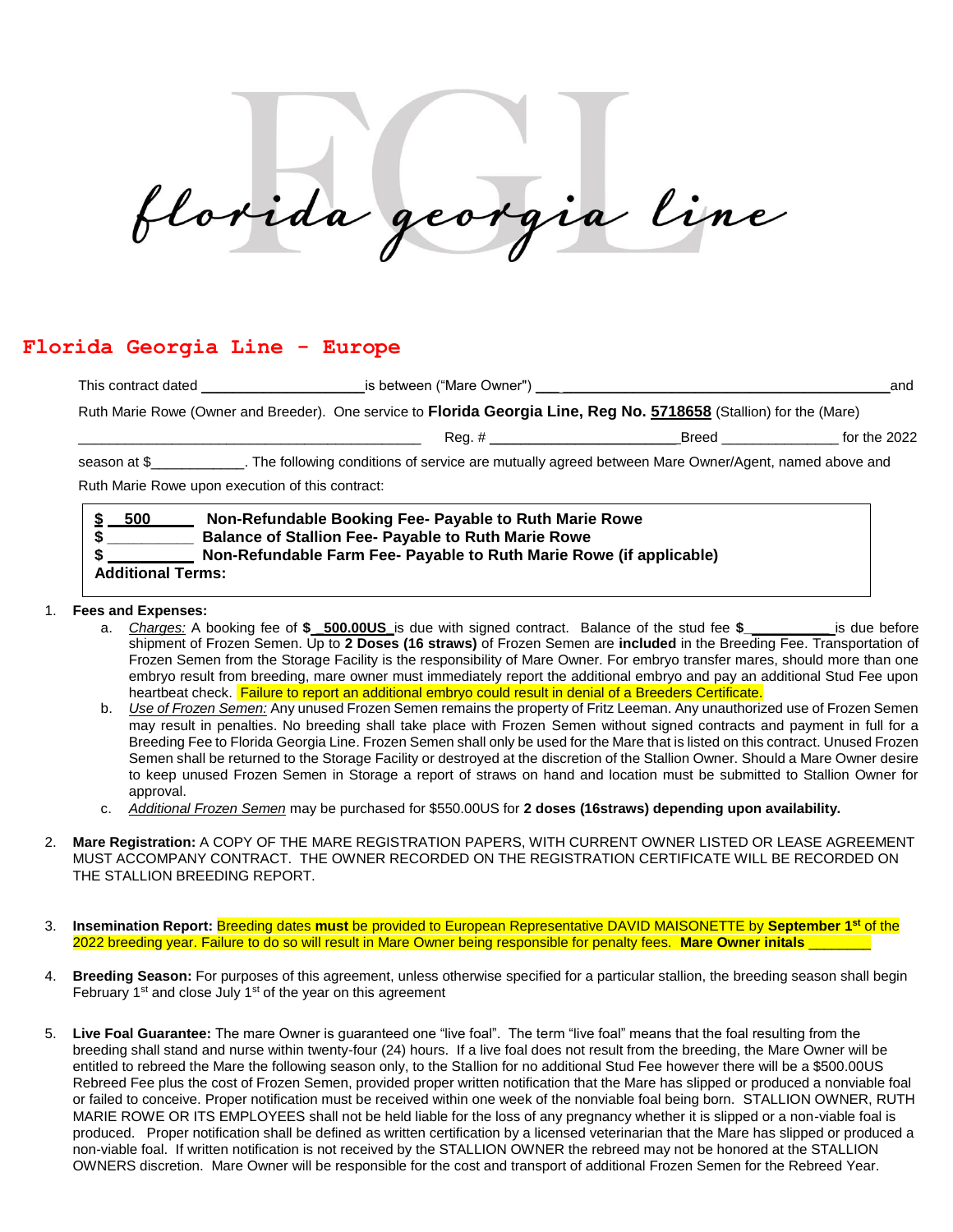- 6. **Embryo Transfers: In the event that an embryo is sold, the live foal guarantee will be null and void. Ruth Marie Rowe strongly recommends the purchase of embryo insurance. There is no live foal guarantee for vitrified embryos.**
- 7. **Breeder's Certificate:** A Breeder's Certificate will be issued only after owner has notified Ruth Marie Rowe that the mare has produced a live foal and all bills on the mare have been paid in full (veterinarian, farrier, embryo transfer service, etc).
- 8. **Mediation and Arbitration:** Any dispute relating to the interpretation or performance of this agreement shall first be submitted to mandatory mediation to a mediator selected by agreement of the parties. Should the parties be unable to agree on a mediator, the dispute shall be submitted to an Elbert County, Colorado mediation service. The parties shall share the cost of mediation equally. Should a party not participate in the mediation, the non-participating party shall be charged with the cost of the mediation which said cost shall be considered a liquidated damage provision to be applied as damages in any subsequent action without consideration as to the prevailing party in such action. If the mediation does not successfully resolve the dispute between the parties, the dispute shall be resolved, at the request of either party, through binding arbitration. Arbitration shall be conducted in Elbert County, Colorado, in accordance with the then-existing rules of the American Arbitration Association. Judgment upon any award by the arbitrators may be entered by any State or Federal Court having jurisdiction. The Mare Owner and Breeder intend that this agreement to arbitrate be irrevocable. If either party is required to retain the services of an attorney to enforce any term or obligation arising out of or in connection with this agreement, or the collection of any monies due and owing under or pursuant to the terms of the agreement, then the prevailing party shall be entitled to recover from the other party, in addition to any other relief awarded or granted, its reasonable costs and expenses (including reasonable costs of collection and attorneys' fees) incurred in the enforcement of the agreement or any proceeding related thereto.
- 9. **Substitution:** In the event that the Stallions dies or becomes unfit for service, or in the event that the Mare dies during the breeding season, the Mare Owner may substitute another mare or breed the Mare to another stallion at the Breeder's farm, as may be agreed by both the Mare Owner and the Breeder. Frozen semen may be offered to fulfill the remainder of the contract to the Mare Owner and the parties to this agreement will be released form any further rights, obligations or liabilities hereunder.
- 10. **Binding and Entire Agreement:** This contract, when signed by the Mare Owner and the Stallion Owner/ Breeder and accompanied by payment of the Stud Fee and Expense Fee, shall be a binding contract on both parties on the above terms and conditions. This contract constitutes the entire agreement between the parties concerning the breeding of the Mare and the Stallion.
- 11. **Counterparts and Facsimiles:** This contract may be executed in any number of counterparts which, taken together, shall be considered as single contract, and may be transmitted via facsimile, with facsimile signatures binding the party so signing.
- 12. **Genetic Testing:** FLORIDA GEORGIA LINE is N/N for HERDA, HYPP, GBED, PSSM, MH, IMM, OLWS

| <b>Mare Owner Information:</b> |            | <b>Owner: Ruth Marie Rowe</b>                                                                                                 |  |
|--------------------------------|------------|-------------------------------------------------------------------------------------------------------------------------------|--|
| Mare Owner/Agent Signature     |            | Stallion Owner/Agent Signature                                                                                                |  |
| Daytime Phone                  | Cell Phone | Date                                                                                                                          |  |
| Email                          |            | <b>Ruth Marie Rowe</b><br>3492 Willownook Ranch Trail<br>Elizabeth, Colorado 80107 USA<br>RuthMRowe@gmail.com<br>307.745.4507 |  |
| Address                        |            |                                                                                                                               |  |
|                                |            |                                                                                                                               |  |

City, Country, Zip

\_\_\_\_\_\_\_\_\_\_\_\_\_\_\_\_\_\_\_\_\_\_\_\_\_\_\_\_\_\_\_\_\_\_\_\_\_\_\_\_\_\_\_\_\_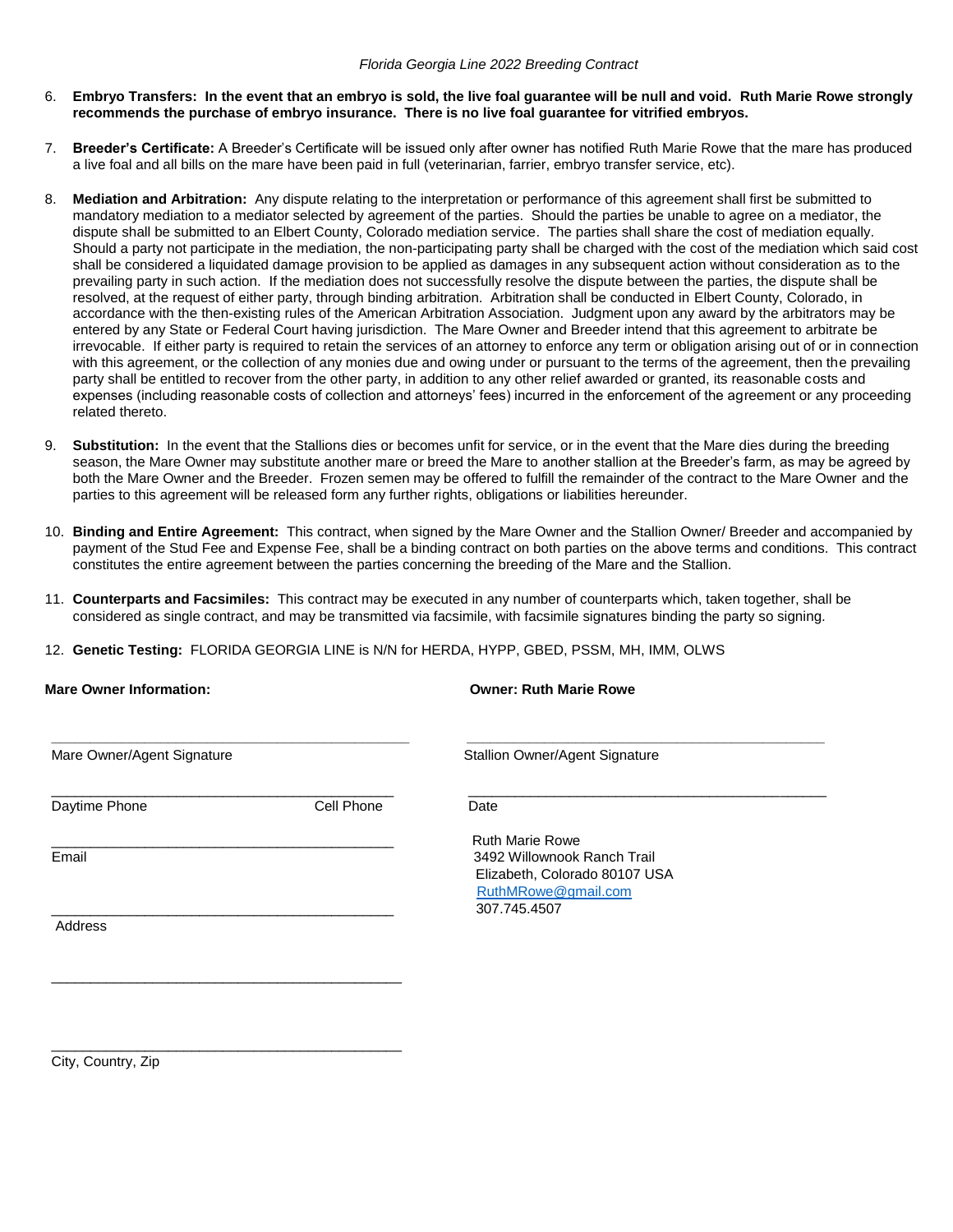Florida Georgia Line 2022 Breeding Contract

**European Agent** 

**David Maisonette** Haras de l'Hermet

### 43110 AUREC SUR LOIRE

## (+33) 673 331 532

# david\_qh@hotmail.com

### **BILLING INFORMATION (of MARE OWNER):**

|                                           | Full Name                                                                                                             |  |
|-------------------------------------------|-----------------------------------------------------------------------------------------------------------------------|--|
|                                           |                                                                                                                       |  |
|                                           | <u> 1989 - Johann Harry Harry Harry Harry Harry Harry Harry Harry Harry Harry Harry Harry Harry Harry Harry Harry</u> |  |
|                                           |                                                                                                                       |  |
|                                           |                                                                                                                       |  |
|                                           |                                                                                                                       |  |
|                                           |                                                                                                                       |  |
|                                           | SHIPPING ADDRESS (APPROVED CLINIC FOR INSEMINATION WITH FROZEN SEMEN):                                                |  |
|                                           |                                                                                                                       |  |
|                                           |                                                                                                                       |  |
|                                           |                                                                                                                       |  |
|                                           |                                                                                                                       |  |
|                                           | <b>CREDIT CARD INFORMATION:</b>                                                                                       |  |
|                                           |                                                                                                                       |  |
|                                           |                                                                                                                       |  |
| Zip, Town                                 | <u> 1980 - Johann Harry Harry Harry Harry Harry Harry Harry Harry Harry Harry Harry Harry Harry Harry Harry Harry</u> |  |
|                                           |                                                                                                                       |  |
|                                           |                                                                                                                       |  |
|                                           |                                                                                                                       |  |
| Expiration Date _________________________ | Security Code (on Back of Card) _______                                                                               |  |
|                                           |                                                                                                                       |  |